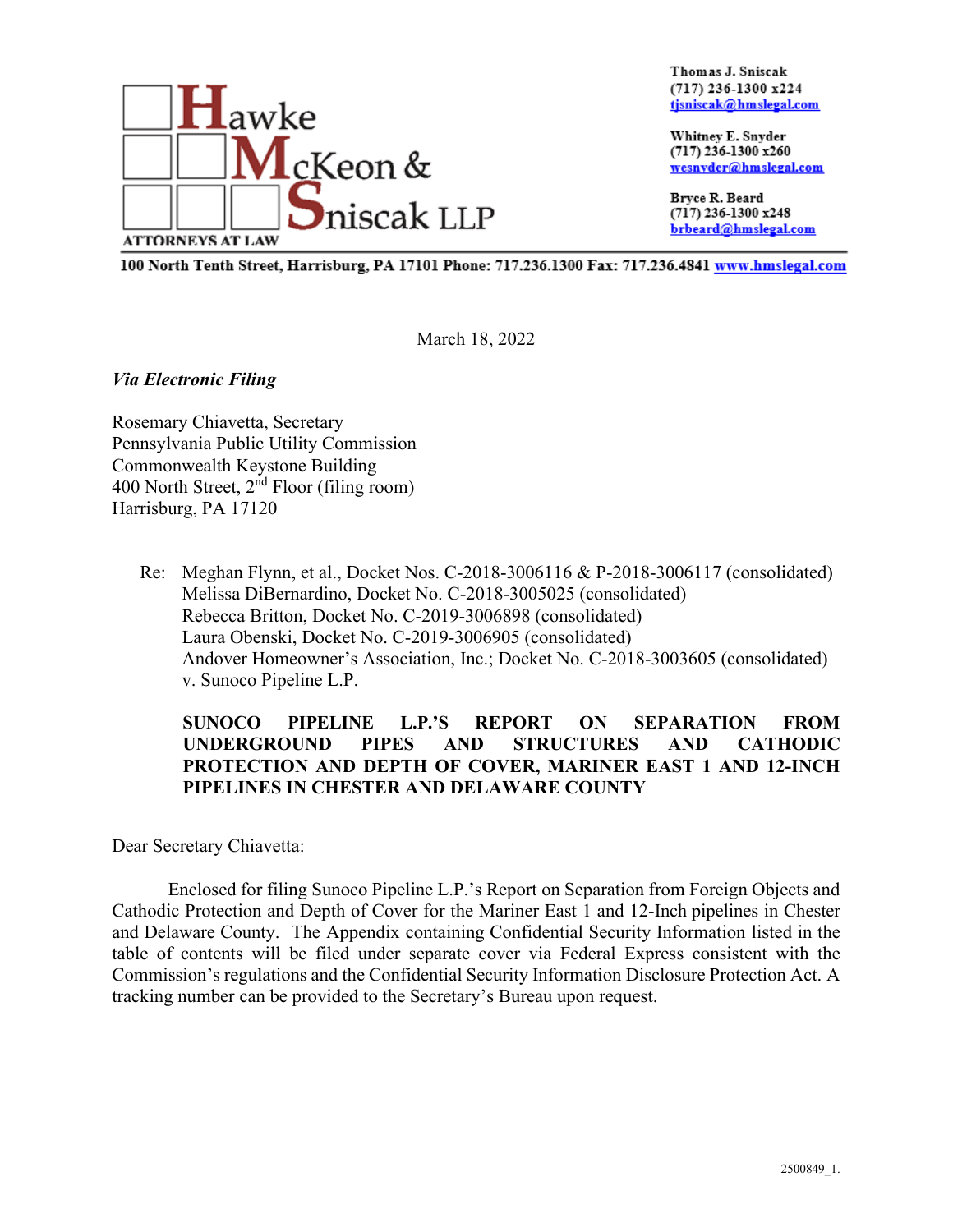Rosemary Chiavetta, Secretary Pennsylvania Public Utility Commission March 18, 2022 Page 2

If you have any questions regarding this filing, please contact me.

Respectfully,

*/s/ Whitney E. Snyder* 

Thomas J. Sniscak Whitney E. Snyder

*Counsel for Sunoco Pipeline L.P.*

WES Enclosure

cc: Counsel and Pro Se Parties on attached Service List Paul Diskin (via email, [pdiskin@pa.gov\)](mailto:pdiskin@pa.gov) Dan Searfoorce (via email, [dsearfoorc@pa.gov\)](mailto:dsearfoorc@pa.gov) John VanZant (via email, [jvanzant@pa.gov\)](mailto:jvanzant@pa.gov) Matt Stewart (via email, [mattstewar@pa.gov\)](mailto:mattstewar@pa.gov) Ghana Redman (via email, [gredman@pa.gov\)](mailto:gredman@pa.gov)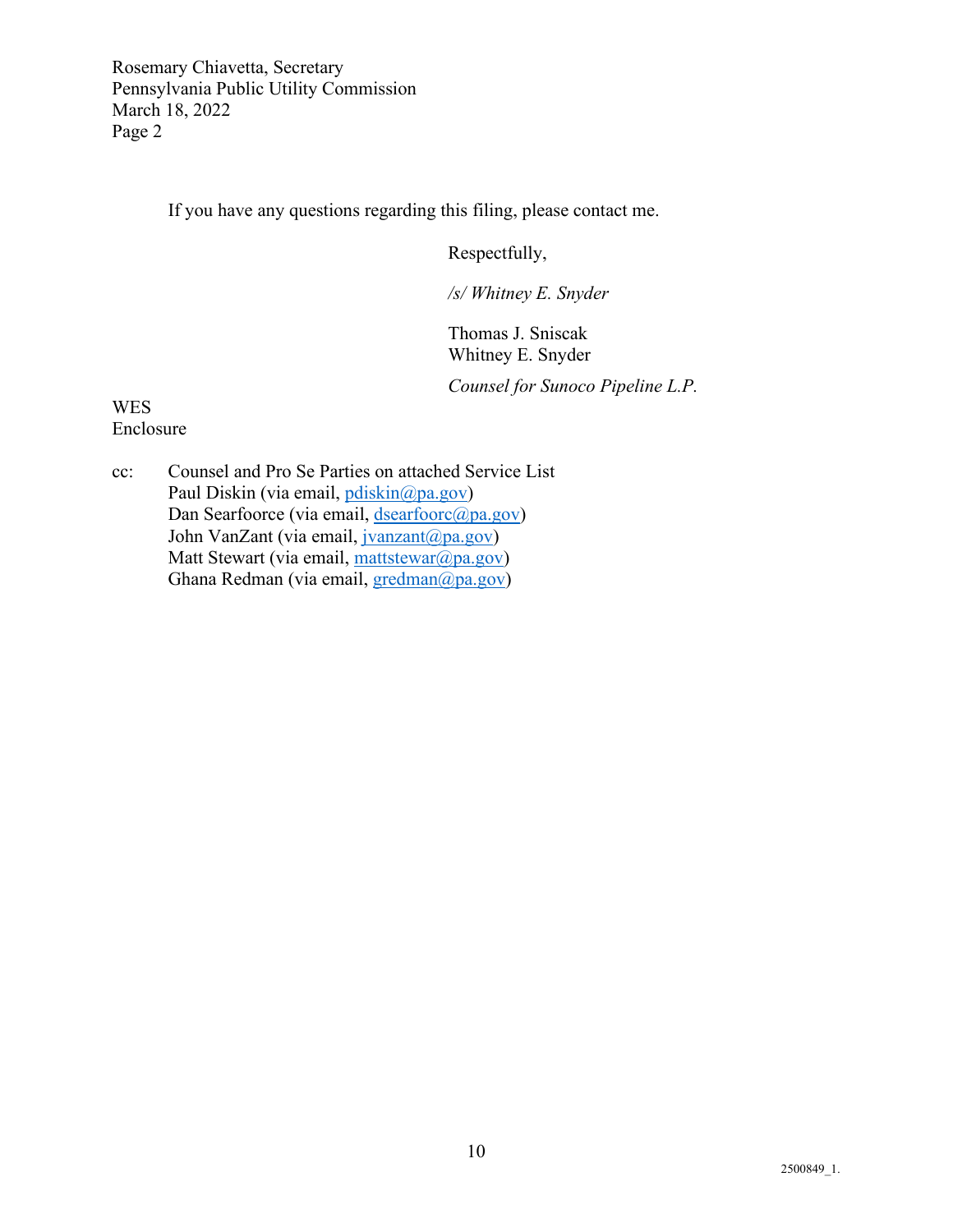# **SUNOCO PIPELINE L.P.**

# **REPORT ON SEPARATION FROM UNDERGROUND PIPES AND STRUCTURES AND CATHODIC PROTECTION AND DEPTH OF COVER**

# **MARINER EAST 1 AND 12-INCH PIPELINES IN CHESTER AND DELAWARE COUNTY**

**PURSUANT TO**

*Flynn et al v. Sunoco Pipeline L.P.***, Docket Nos. C-2018-3006116** *et al***, Opinion and Order at ¶¶ 24-28 (Opinion and Order entered Nov. 18, 2021)**

**March 18, 2022**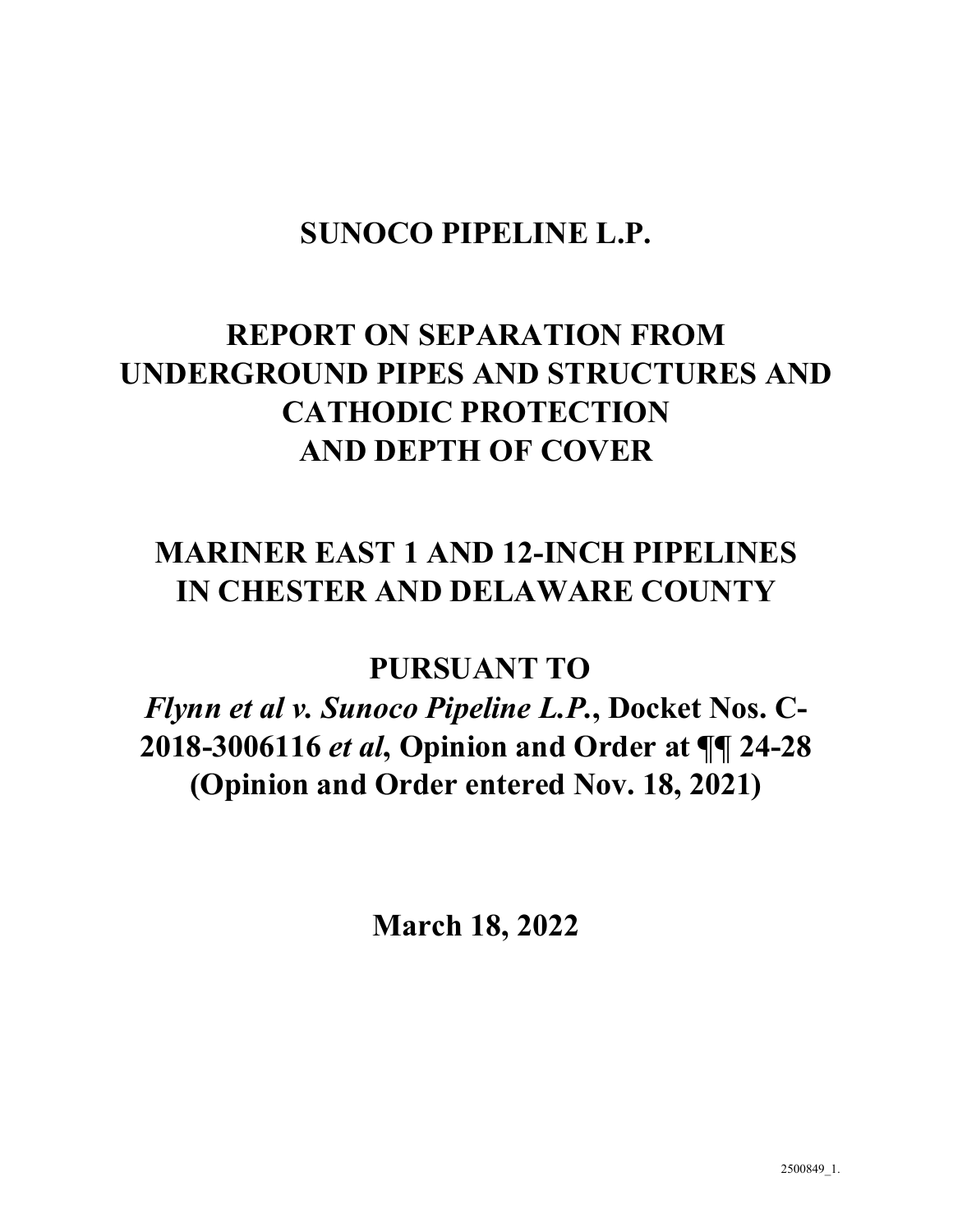# **TABLE OF CONTENTS**

| III. ME1 PIPELINE SEPARATION AND CATHODIC PROTECTION, AND DEPTH OF |  |
|--------------------------------------------------------------------|--|
|                                                                    |  |
|                                                                    |  |
|                                                                    |  |
| A. AREAS OF LOW POTENTIAL COINCIDING WITH FOREIGN CROSSINGS 5      |  |
|                                                                    |  |
|                                                                    |  |
|                                                                    |  |

# **Appendix A – ME1 Separation Data Correlated With CP Data\***

**\***This appendix contains Confidential Security Information. Act of Nov. 29, 2006, P.L. 1435, No. 156. Consistent with the Commission's regulations at 52 Pa. Code Ch. 102, these materials will be submitted to the Commission under separate cover.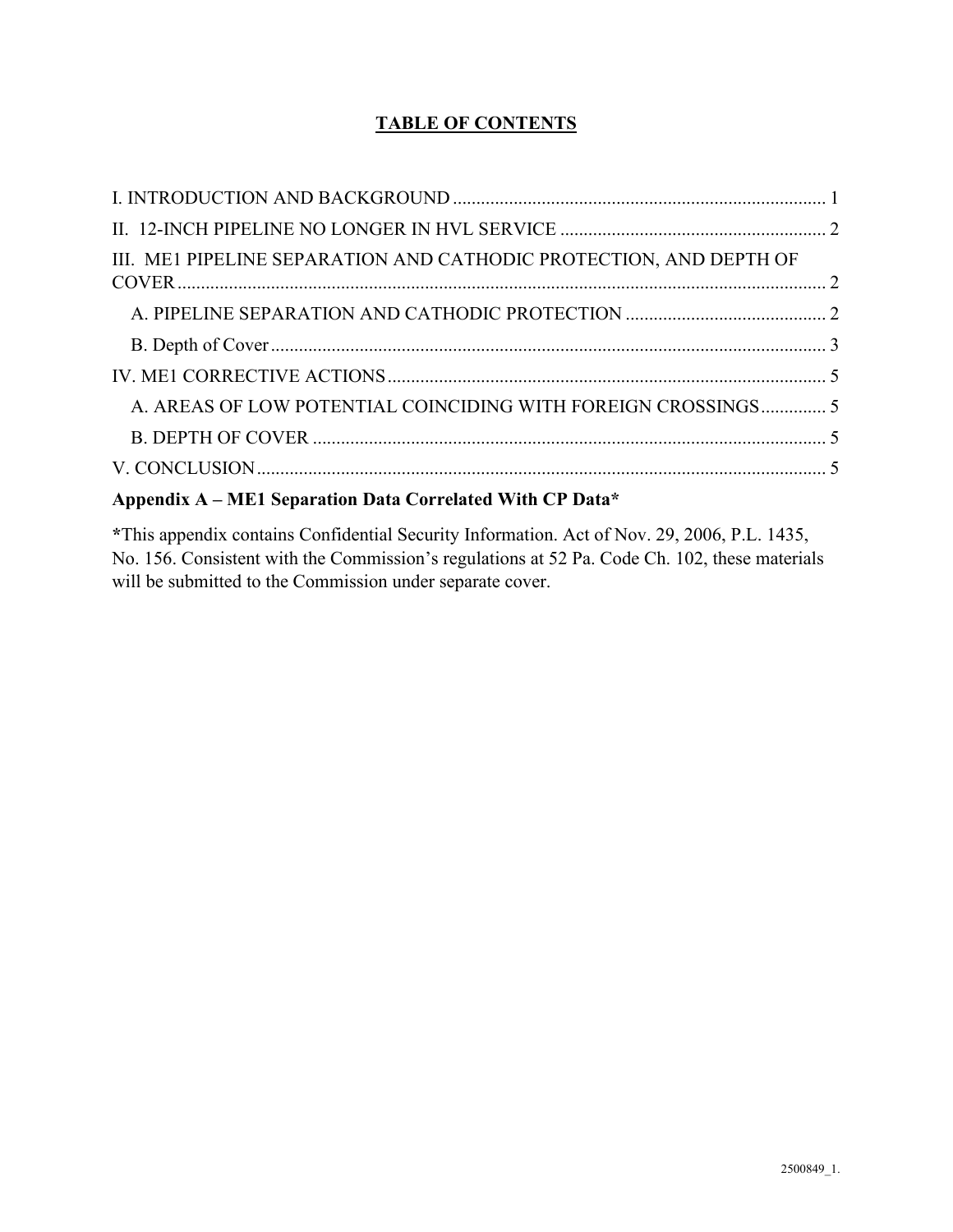## **I. INTRODUCTION AND BACKGROUND**

<span id="page-4-0"></span>On November 18, 2021, the Commission entered a final Opinion and Order in the consolidated action *Meghan Flynn et al. v. Sunoco Pipeline L.P.*, Docket Nos. C-2018-3006116, *et al.* (the Order), which set forth certain submissions that Sunoco Pipeline L.P. ("SPLP") must provide to the Commission on identified schedules.<sup>[1](#page-4-1)</sup> Paragraphs 24-28 require SPLP to submit to the Commission a report for the Mariner East 1 (ME1) and 12-inch pipelines so long as these pipelines are in Highly Volatile Liquid (HVL)/Natural Gas Liquid (NGL) service: (1) certifying the pipelines are "buried so that they are below the level of cultivation and so the cover between top of pipe and ground level, road bed, river bottom or underwater natural bottom is in compliance with minimum regulatory requirements;"<sup>[2](#page-4-2)</sup> (2) certifying "the distance between pipeline exteriors and the exteriors of other underground pipelines/utility structures are at least twelve inches apart unless adequate corrosive control action can be shown;" and (3) containing "a corrective action plan regarding any areas of operating pipelines (including Mariner East 1, 8 inch pipeline, and the 12-inch workaround pipelines) carrying highly volatile liquids in Delaware and Chester Counties in need of remediation where there is lack of required cover and/or proper distance between other structures/pipelines in order to bring these pipelines up to federal minimum codified requirements."

As SPLP explained in its testimony in this proceeding, both the 12-inch and ME1 pipelines would be taken out of HVL service in the near future because the Mariner East 2/2X pipelines would provide for the capacity to make the necessary HVL deliveries.

<span id="page-4-1"></span><sup>1</sup> SPLP has appealed the Order to the Pennsylvania Commonwealth Court, *Sunoco Pipeline L.P. v. Pennsylvania Public Utility Commission,* Dkt. Nos. 1415 C.D. 2021, 1416 C.D. 2021, 1417 C.D. 2021, 1418 C.D. 2021, 1419 C.D. 2021, 1421 C.D. 2021. SPLP has not sought to supersede or otherwise suspend the compliance requirements of the Order during the pendency of the appeal, and therefore is making this compliance submission in accordance with the deadlines established by the Order; however, this compliance submission shall in no way be construed as a waiver by SPLP of the legal and factual challenges to the Order as set forth in the appeal and related pleadings.

<span id="page-4-2"></span> $2$  SPLP disputes this is a regulatory requirement for the operation of pipelines.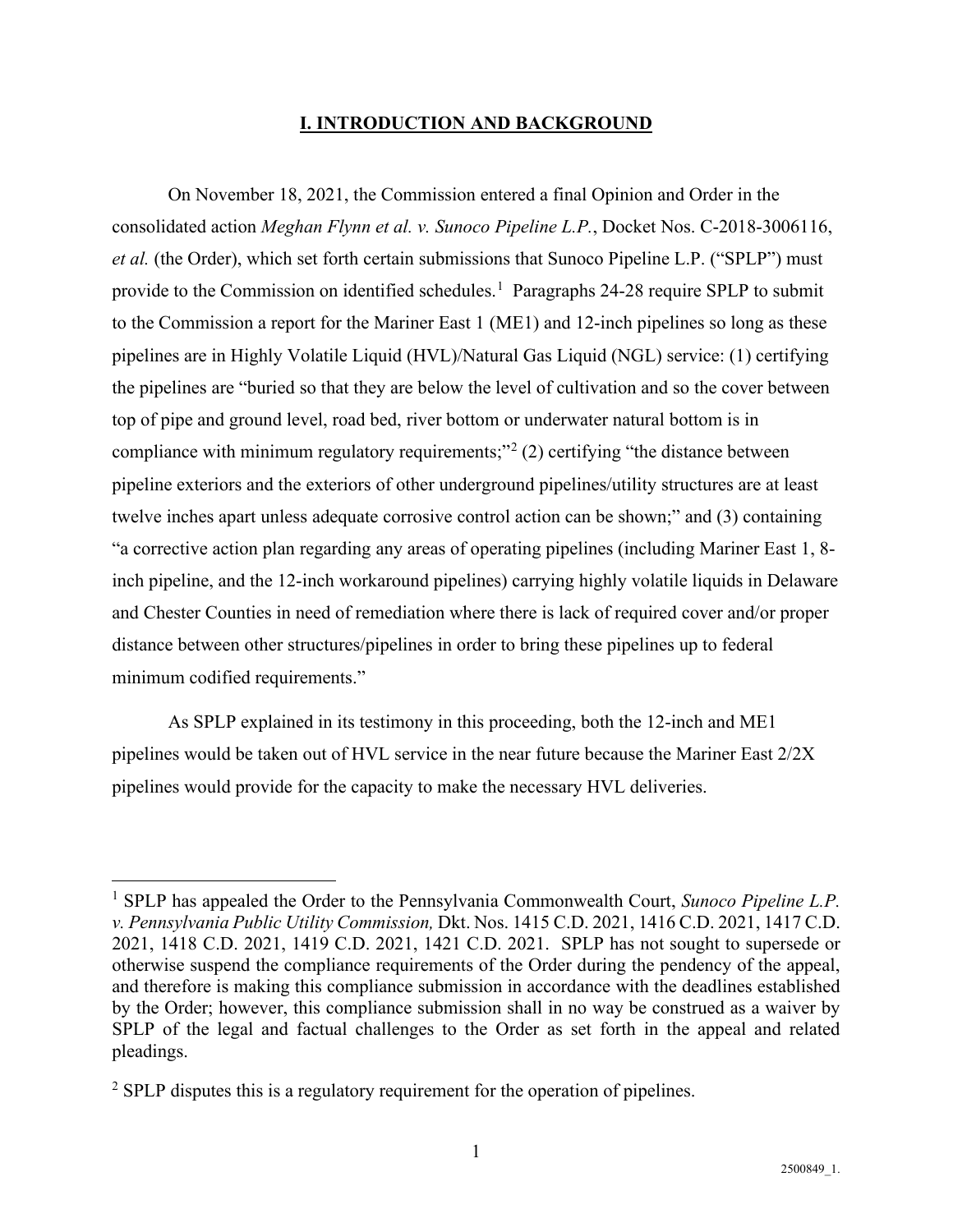Consistent with this testimony, SPLP notifies the Commission that the 12-inch pipeline is no longer in HVL/NGL service. Thus, pursuant to the Order, SPLP is not required to complete the reporting or other requirements of Paragraphs 24-28 of the Order. Additional details on the 12-inch pipeline are provided in Section II.

SPLP projects that in mid-May 2022, the ME1 pipeline in Chester and Delaware Counties will no longer be in HVL/NGL service. SPLP is currently transitioning ME1 out of HVL service. Nonetheless, SPLP in good faith is complying with the Order regarding the ME1 pipeline. Section III provides an overview of the governing regulations and a summary of the data SPLP has collected regarding the depth of cover of the ME1 pipeline portions located in Chester and Delaware County, and identification of areas where there is less than 12-inches of separation between the pipeline and another underground structure that coincide with areas of low potential on the cathodic protection system. Section IV explains corrective actions to be taken.

## **II. 12-INCH PIPELINE NO LONGER IN HVL SERVICE**

<span id="page-5-0"></span>As of February 17, 2022, the 12-inch pipeline was purged and is no longer in HVL/NGL service. The pipeline has been deinventoried and is under a nitrogen blanket.

# <span id="page-5-1"></span>**III. ME1 PIPELINE SEPARATION AND CATHODIC PROTECTION, AND DEPTH OF COVER**

### **A. PIPELINE SEPARATION AND CATHODIC PROTECTION**

<span id="page-5-2"></span>Paragraphs 26-27 of the Order require SPLP to certify to the Commission that any areas along the ME1 pipeline (while it is in HVL service in Chester and Delaware County) where the distance between pipeline exteriors and the exteriors of other underground pipelines/utility structures are less than twelve inches apart, that adequate cathodic protection exists and to the extent adequate cathodic protection cannot be shown, to submit a corrective action plan.

Regarding cathodic protection (the primary means by which SPLP controls corrosion on the ME1 pipeline), SPLP conducted its most recent Close Interval Potential (CIP) survey in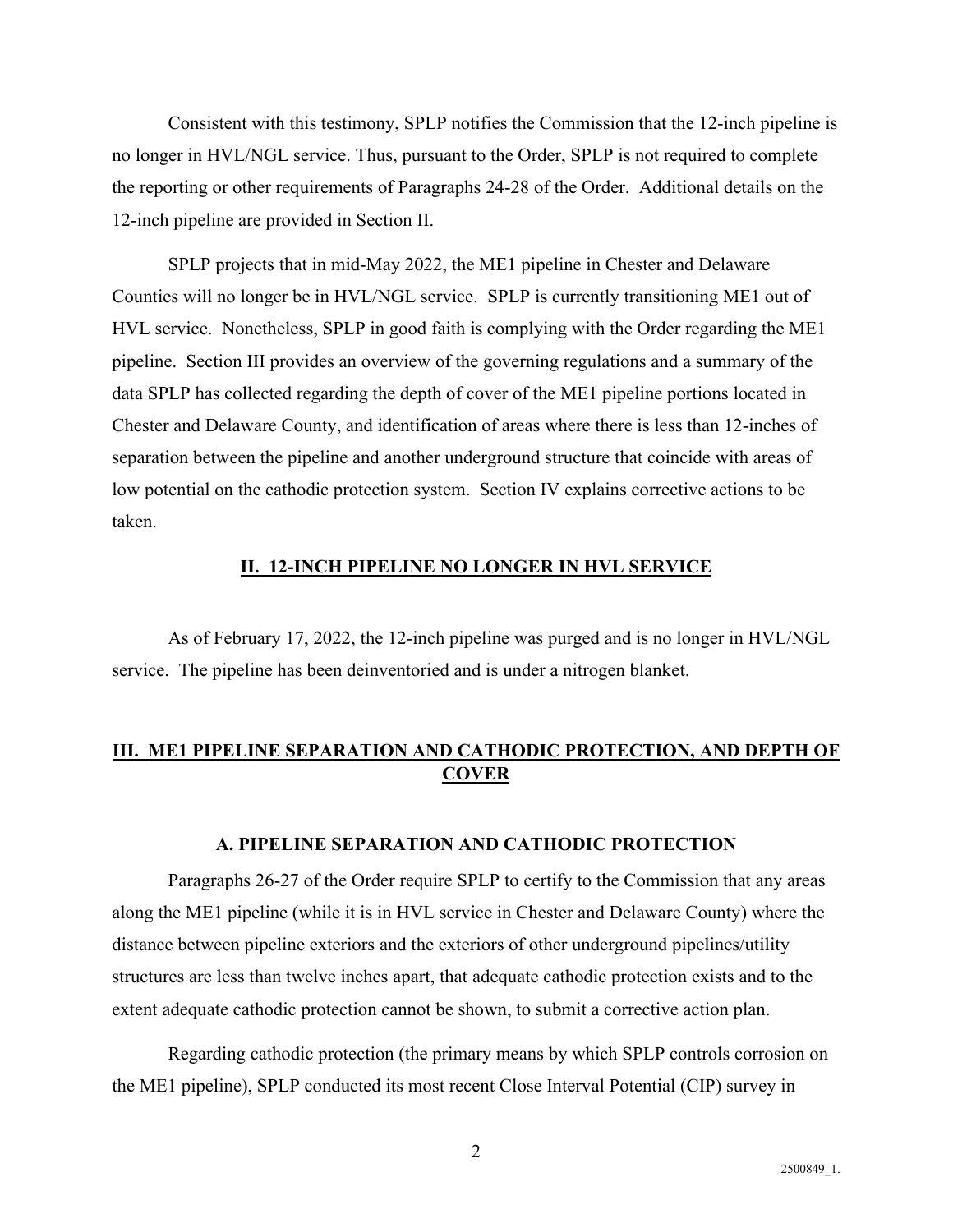October/November of 2021. The CIP survey measures pipe-to-soil potential across the entirety of the pipeline. A technician walks from test station to test station with a small filament pack and takes a measurement every 3-5 feet of pipe-to-soil potential. Pipe-to-soil potential measures the voltage between the pipe and a standard reference electrode in electrical contact with the soil. If voltage is too low to provide the necessary level of cathodic protection, that is called "low potential." Consistent with PHMSA regulations and SPLP's standard operating procedures (SOPs), when areas of low potential are discovered, an operator must take steps to remediate the low potential (ie. increase the voltage flowing to the pipe) within a specified timeframe.<sup>[3](#page-6-1)</sup> These remedial actions are required regardless of whether there is a foreign crossing in the area.

SPLP correlated the low potential data from its 2021 CIP survey with the locations of foreign crossings. This data shows there are seven areas of low potential (a total of 350 feet) coinciding with a foreign crossing. The specific locational data is included in Appendix A. The method and timeframe for remediation of these areas of low potential is discussed in Section IV.A. below.

## **B. Depth of Cover**

<span id="page-6-0"></span>Depth of cover alone is not a safety issue and maintaining depth of cover is not regulatory requirement.<sup>[4](#page-6-2)</sup> In voluntary compliance with requests from the Pennsylvania Department of Environmental Protection (DEP) and the Commission's Bureau of Investigation and Enforcement, SPLP has addressed areas on its pipelines where erosion has caused a pipeline to be exposed at surface level<sup>[5](#page-6-3)</sup> (washouts). For the ME1 pipeline in Chester and Delaware County,

<span id="page-6-1"></span> $3$  The discovery of pipe-to-electrolyte readings that do not meet criteria is not a regulatory violation as long as appropriate remedial measures are implemented in the expected timeframe, usually before the next inspection cycle (49 C.F.R.  $\S$  18 195.573(e)). Notably, in this proceeding, the PUC rejected Complainant claims that SPLP had inadequate corrosion control or cathodic protection.

<span id="page-6-2"></span><sup>4</sup> *See* 49 CFR Part 195 Subpart F, Operation and Maintenance.

<span id="page-6-3"></span><sup>5</sup> Exposure of a pipeline alone is not a safety issue or safety related condition. *Supra* n.4.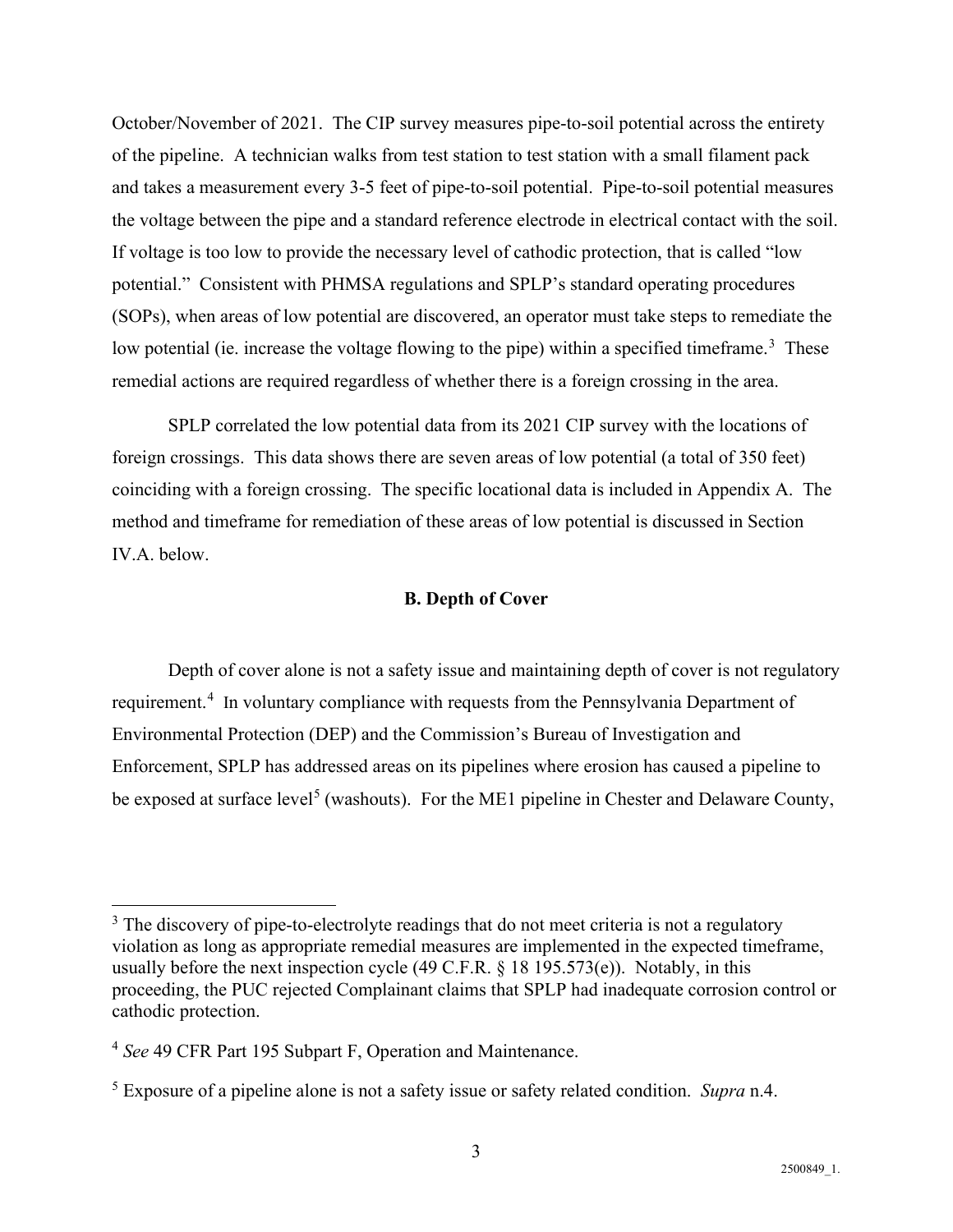there were three areas of washout. SPLP has already addressed each of these areas as shown in the table below. Currently there are no areas where the ME1 pipeline is exposed.

| Project |                                         |            |                 |                         |                        |
|---------|-----------------------------------------|------------|-----------------|-------------------------|------------------------|
| No.     | Project Name                            | Township   | County          | <b>Remediation Type</b> | <b>Completion Date</b> |
|         | Darlington Road                         |            |                 |                         |                        |
| PA_E_51 | Washout (Rocky                          | Middletown | <b>Delaware</b> | <b>Box Sag</b>          | 5/13/20                |
|         | Run)                                    |            |                 |                         |                        |
|         | New Darlington                          |            |                 | Stabilization /         |                        |
| PA_E_63 | Road Exposure                           | Middletown | Delaware        | Revetment               | 4/12/21                |
| PA_E_64 | <b>Slitting Mill Road</b><br>Exposure 2 | Edgmont    | <b>Delaware</b> | Line Lowering           | 7/14/21                |

Pipeline Washout / Exposures ME1 MNTL-TWIN (11190)

SPLP does not certify that the new depth of cover requirements contained in the Order are satisfied for ME1 pipeline. Corrective actions are discussed in Section IV.B. below.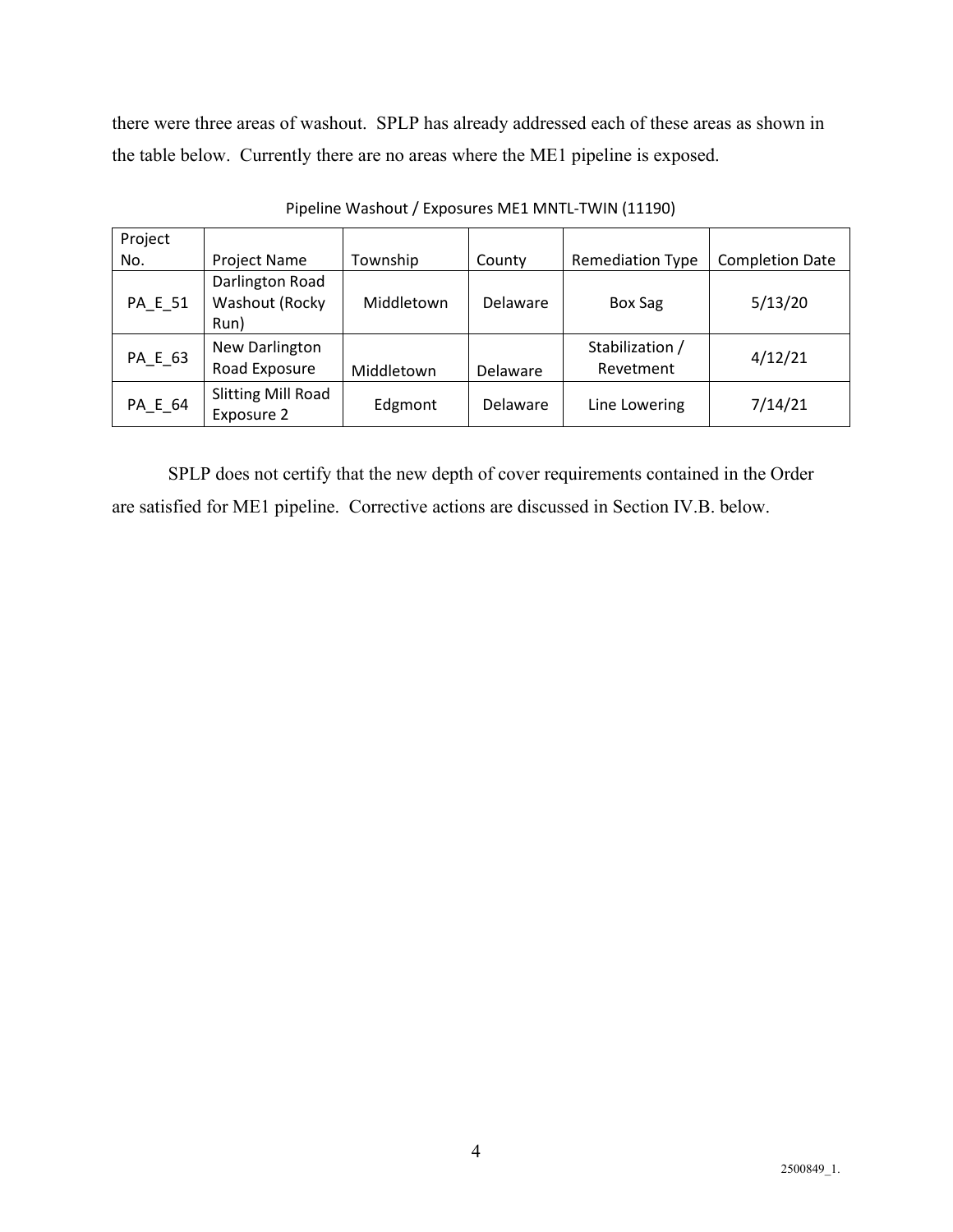## **IV. ME1 CORRECTIVE ACTIONS**

### <span id="page-8-1"></span><span id="page-8-0"></span>**A. AREAS OF LOW POTENTIAL COINCIDING WITH FOREIGN CROSSINGS**

To address the areas of low potential discussed above, SPLP will be activating a new cathodic protection system for portions of the pipeline and investigating and clearing potentially shorted casings that could be interfering with cathodic protection on two portions of the pipeline. In one area, SPLP will be adding a new linear anode to the existing cathodic protection system. All remedial action for these areas is expected to be completed no later than September 30, 2022. More specific data regarding remedial actions at each location is provided in Appendix A.

# **B. DEPTH OF COVER**

<span id="page-8-2"></span>SPLP will continue to monitor areas of shallow depth of cover. To the extent any area of shallow depth of cover combines with other factors to present a safety related condition, SPLP will remediate it consistent with PHMSA regulations, SPLP's Integrity Management Plan, and SPLP's SOPs.<sup>[6](#page-8-4)</sup> SPLP notes that the planning and permitting process for addressing areas of the pipeline exposure or shallow depth of cover, may at times depending on the location of the work and amount of earth disturbance activity, require DEP permits, local township grading permits, and/or County Conservation District erosion and sedimentation approvals. The scoping, planning, and permitting process can take three to six months, or longer, far beyond the time frame for which the Commission's order applies to the ME1 pipeline, which will no longer be in HVL service as of mid-May 2022.

#### **V. CONCLUSION**

<span id="page-8-3"></span>With the submission of this report, SPLP has satisfied the requirements of Paragraph 26- 27 of the Order.

<span id="page-8-4"></span> $6$  49 C.F.R. § 195.452(h)-(i). SPLP's Integrity Management Plan and relevant SOPs are in the record of this proceeding as SPLP Exhibits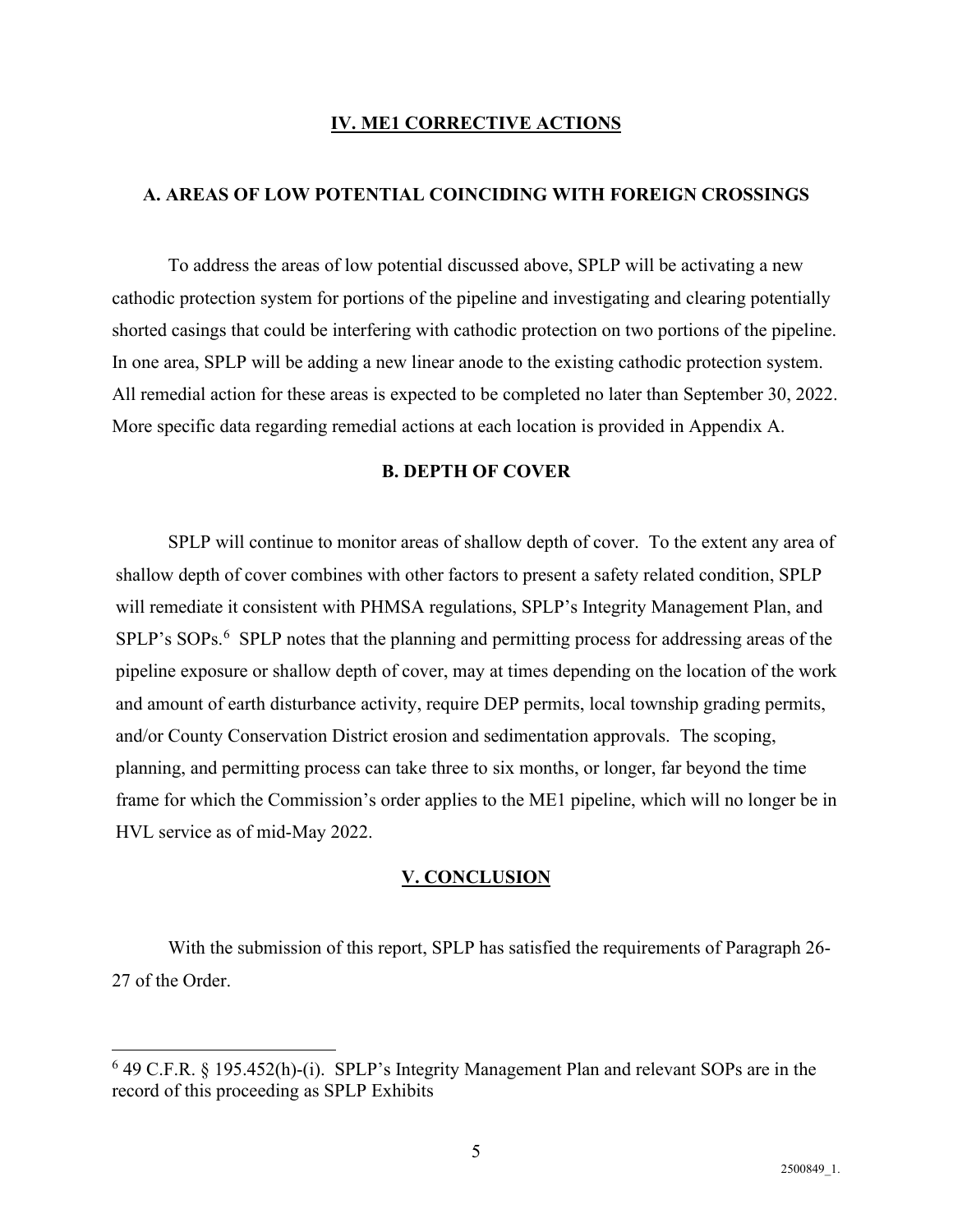# **VERIFICATION**

I, John Field III, on behalf of Sunoco Pipeline L.P., hereby state that the facts set forth in the foregoing documents are true and correct to the best of my knowledge, information and belief, and that I expect to be able to prove the same at a hearing in this matter. This verification is made subject to the penalties of 18 Pa.C.S. § 4904 relating to unsworn falsification to authorities.

John G. Field III **Staff Engineer – Corrosion Services Energy Transfer**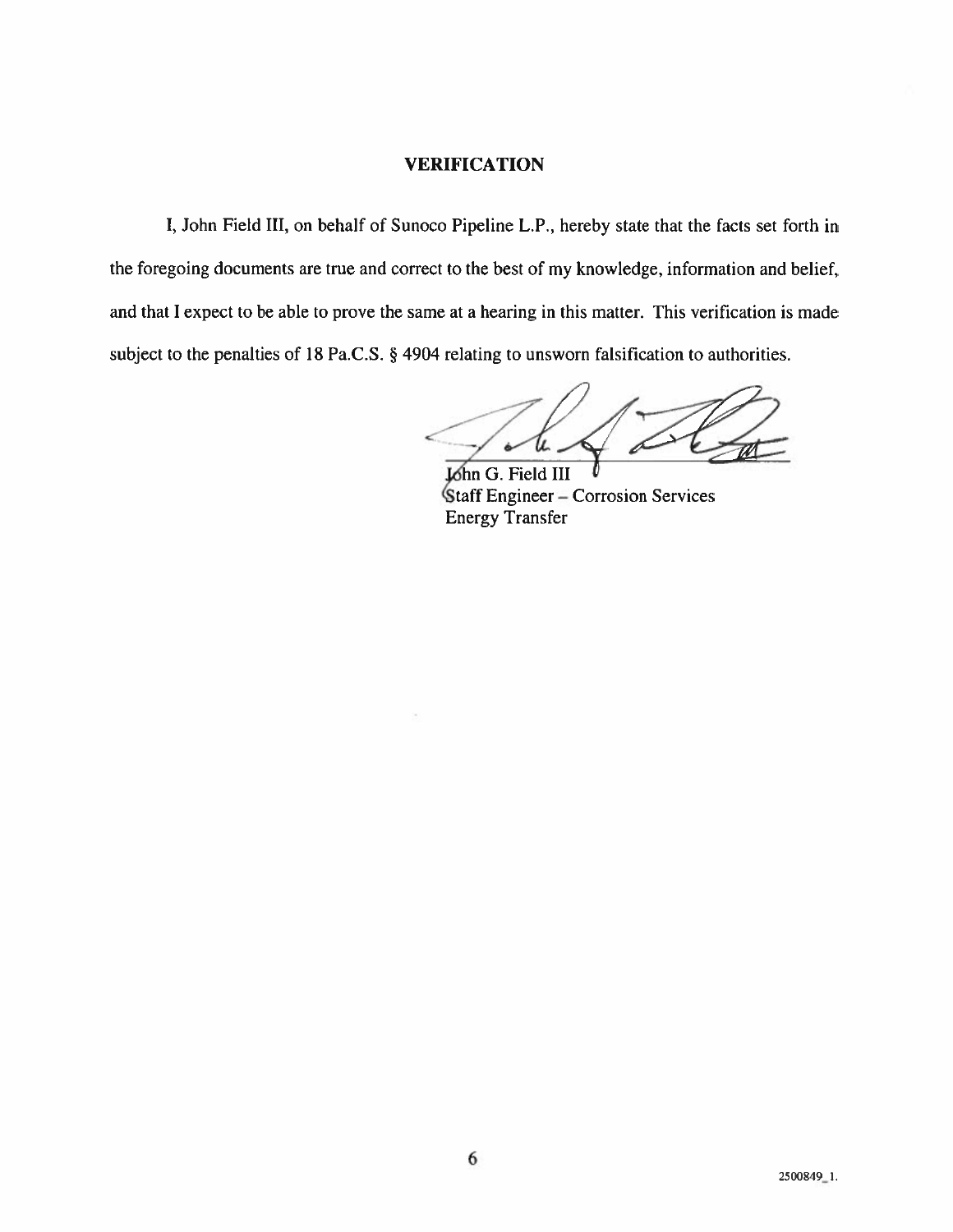# **VERIFICATION**

I, Matthew Gordon, on behalf of Sunoco Pipeline L.P., hereby state that the facts set forth in the foregoing documents are true and correct to the best of my knowledge, information and belief, and that I expect to be able to prove the same at a hearing in this matter. This verification is made subject to the penalties of 18 Pa.C.S. § 4904 relating to unsworn falsification to authorities.

õ.

Matthew Gordon Senior Director of Operations **Energy Transfer**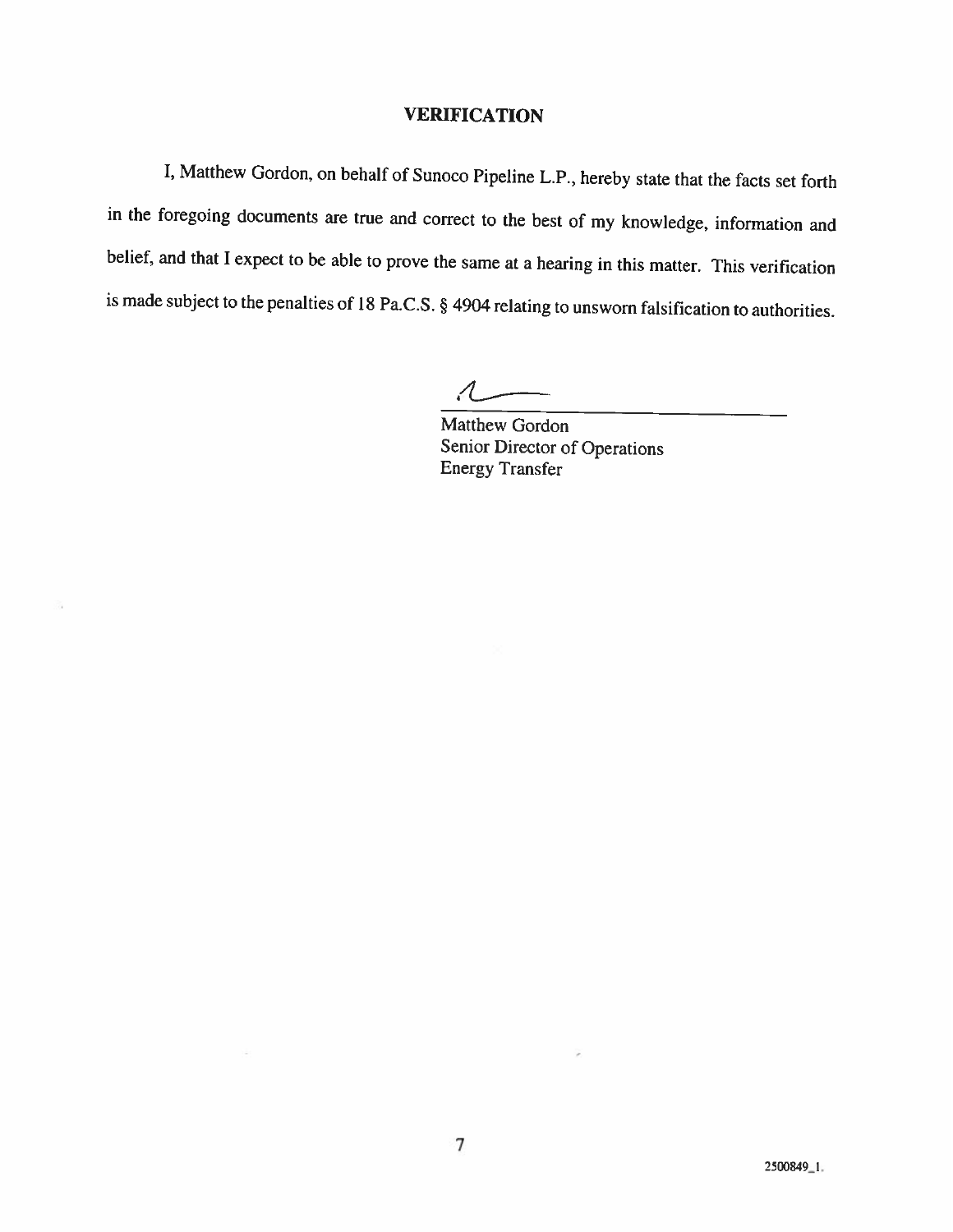## **VERIFICATION**

I, Jay Dresh, on behalf of Sunoco Pipeline L.P., hereby state that the facts set forth in the foregoing documents are true and correct to the best of my knowledge, information and belief, and that I expect to be able to prove the same at a hearing in this matter. This verification is made subject to the penalties of 18 Pa.C.S. § 4904 relating to unsworn falsification to authorities.

Jay Dresh

Director - Integrity and Relocation Projects **Energy Transfer** 

2500849\_1.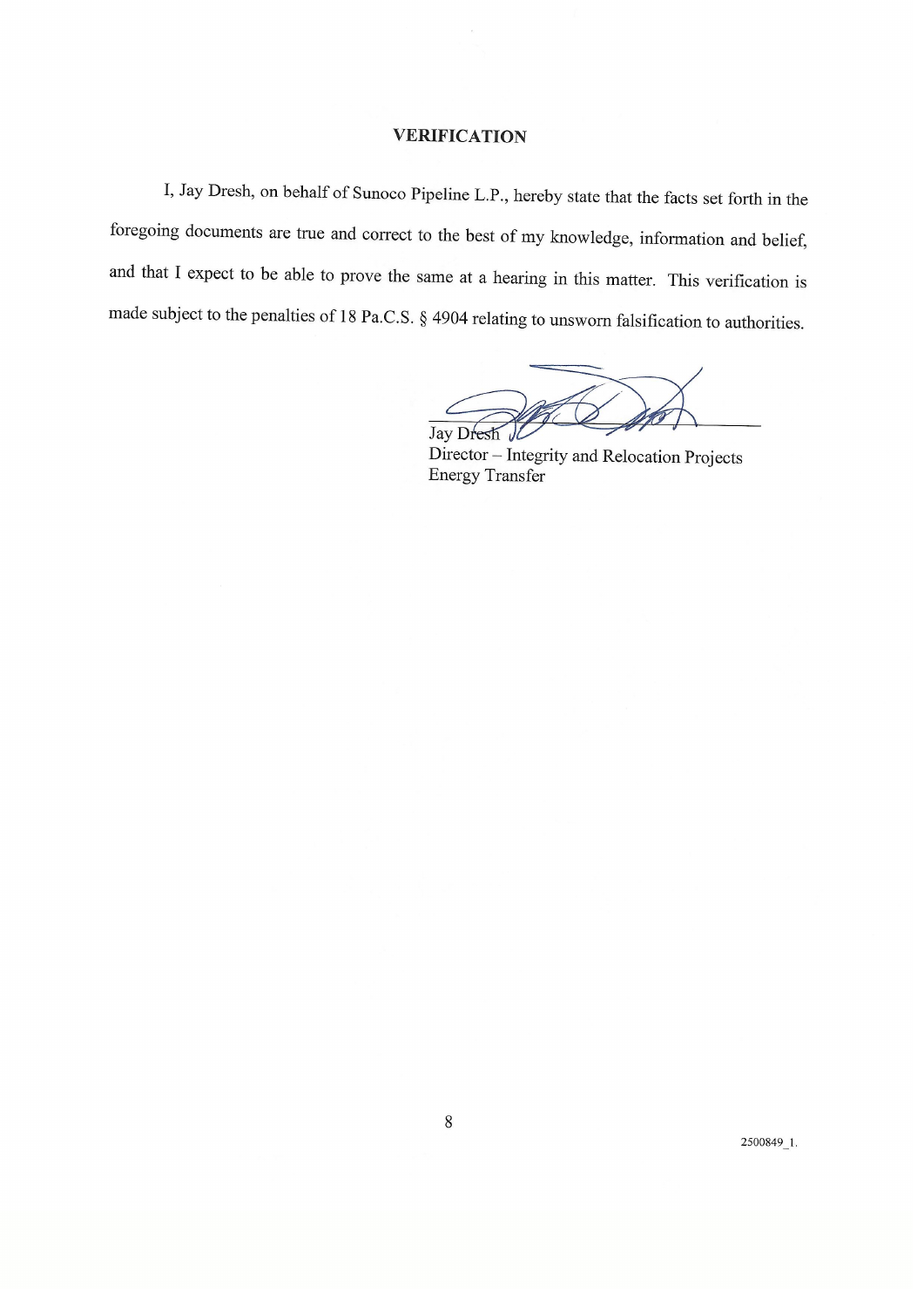# **CERTIFICATE OF SERVICE**

I hereby certify that I have this day served a true copy of the forgoing document upon the persons listed below in accordance with the requirements of § 1.54 (relating to service by a party).

# **VIA ELECTRONIC MAIL ONLY**

Michael S. Bomstein, Esquire Pinnola & Bomstein Suite 2126 Land Title Building 100 South Broad Street Philadelphia, PA 19110 mbomstein@gmail.com

*Counsel for Flynn et al. Complainants*

Anthony D. Kanagy, Esquire Garrett P. Lent, Esquire Post & Schell PC 17 North Second Street, 12<sup>th</sup> Floor akanagy@postschell.com glent@postschell.com

*Counsel for Intervenor Range Resources – Appalachia LLC*

Erin McDowell, Esquire 3000 Town Center Blvd. Canonsburg, PA 15317 emcdowell@rangeresources.com

### *Counsel for Range Resources Appalachia*

Mark L. Freed, Esquire Joanna Waldron Curtin & Heefner LLP 2005 South Easton Road, Suite 100 Doylestown, PA 18901 mlf@curtinheefner.com jaw@curtinheefer.com

*Counsel for Intervenors Uwchlan Township, County of Chester*

Rich Raiders, Esquire Raiders Law  $606$  North  $5<sup>th</sup>$  Street Reading, PA 19601 rich@raiderslaw.com

*Counsel for Andover Homeowner's Association, Inc.*

Vincent M. Pompo Guy A. Donatelli, Esq. 24 East Market St., Box 565 West Chester, PA 19382-0565 vpompo@lambmcerlane.com gdonatelli@lambmcerlane.com

*Counsel for Intervenors Downingtown Area School District, Rose Tree Media School District*

Leah Rotenberg, Esquire Mays, Connard & Rotenberg LLP 1235 Penn Avenue, Suite 202 Wyomissing, PA 19610 rotenberg@mcr-attorneys.com

*Counsel for Intervenor Twin Valley School District* James R. Flandreau Paul, Flandreau & Berger, LLP 320 W. Front Street Media, PA 19063 jflandreau@pfblaw.com

*Counsel for Intervenor Middletown Township*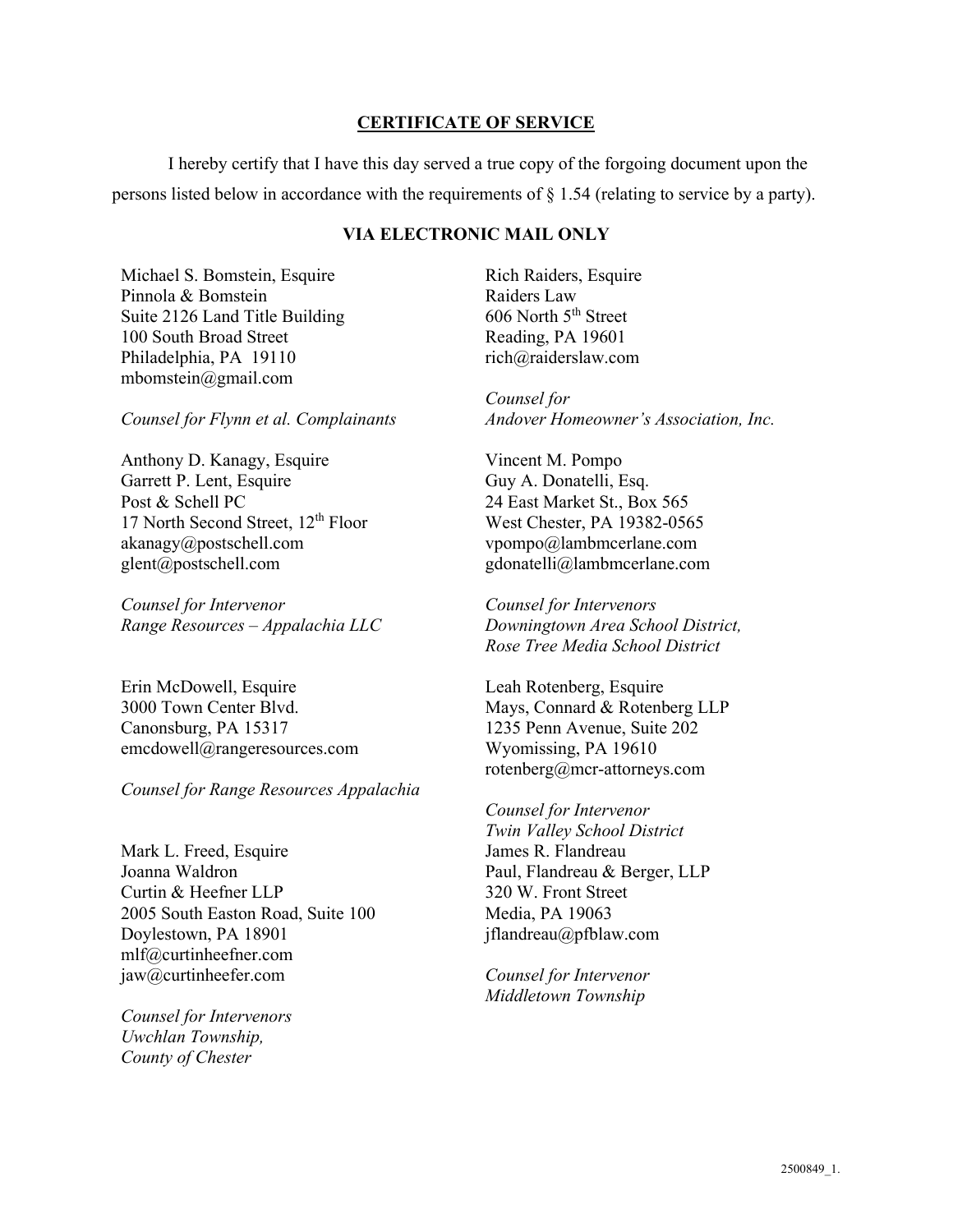Melissa A. Lovett, Esquire Delaware County Solicitor's Office 201 W. Front Street Media, PA 19063 lovettm@co.delaware.pa.us

James C. Dalton, Esquire Unruh Turner Burke & Frees P.O. Box 515 West Chester, PA 19381-0515 jdalton@utbf.com

*Counsel for West Chester Area School District, Chester County, Pennsylvania*

James J. Byrne, Esquire Kaitlyn T. Searls, Esquire Kelly S. Sullivan, Esquire McNichol, Byrne & Matlawski, P.C. 1223 N. Providence Road Media, PA 19063 ijbyrne@mbmlawoffice.com ksearls@mbmlawoffice.com ksullivan@mbmlawoffice.com

*Counsel for Thornbury Township, Delaware County*

Guy A. Donatelli, Esq. 24 East Market St., Box 565 West Chester, PA 19382-0565 gdonatelli@lambmcerlane.com

*Counsel for Intervenor East Goshen Township*

Thomas Casey 1113 Windsor Dr. West Chester, PA 19380 Tcaseylegal@gmail.com

*Pro se Intervenor*

Patricia Sons Biswanger, Esquire 217 North Monroe Street Media, PA 19063 patbiswanger@gmail.com

#### *Counsel for County of Delaware*

Michael P. Pierce, Esquire Pierce & Hughes, P.C. 17 Veterans Square P.O. Box 604 Media, PA 19063 Mppierce@pierceandhughes.com

#### *Counsel for Edgmont Township*

Joseph Otis Minott, Esquire Alexander G. Bomstein, Esquire Ernest Logan Welde, Esquire Kathryn L. Urbanowicz, Esquire Clean Air Council 135 South 19th Street, Suite 300 Philadelphia, PA 19103 Joe\_minott@cleanair.org abomstein@cleanair.org lwelde@cleanair.org kurbanowicz@cleanair.org

Andrew D.H. Rau, Esquire Ryan M. Jennings, Esquire Matthew N. Korenoski, Esquire Unruh, Turner, Burke & Frees, P.C. P.O. Box 515 West Chester, PA 19381 arau@utbf.com rjennings@utbf.com mkorenoski@utbf.com

*Counsel for Intervenor West Whiteland Township* Melissa DiBernardino 1602 Old Orchard Lane West Chester, PA 19380 lissdibernardino@gmail.com

*Pro se Complainant*